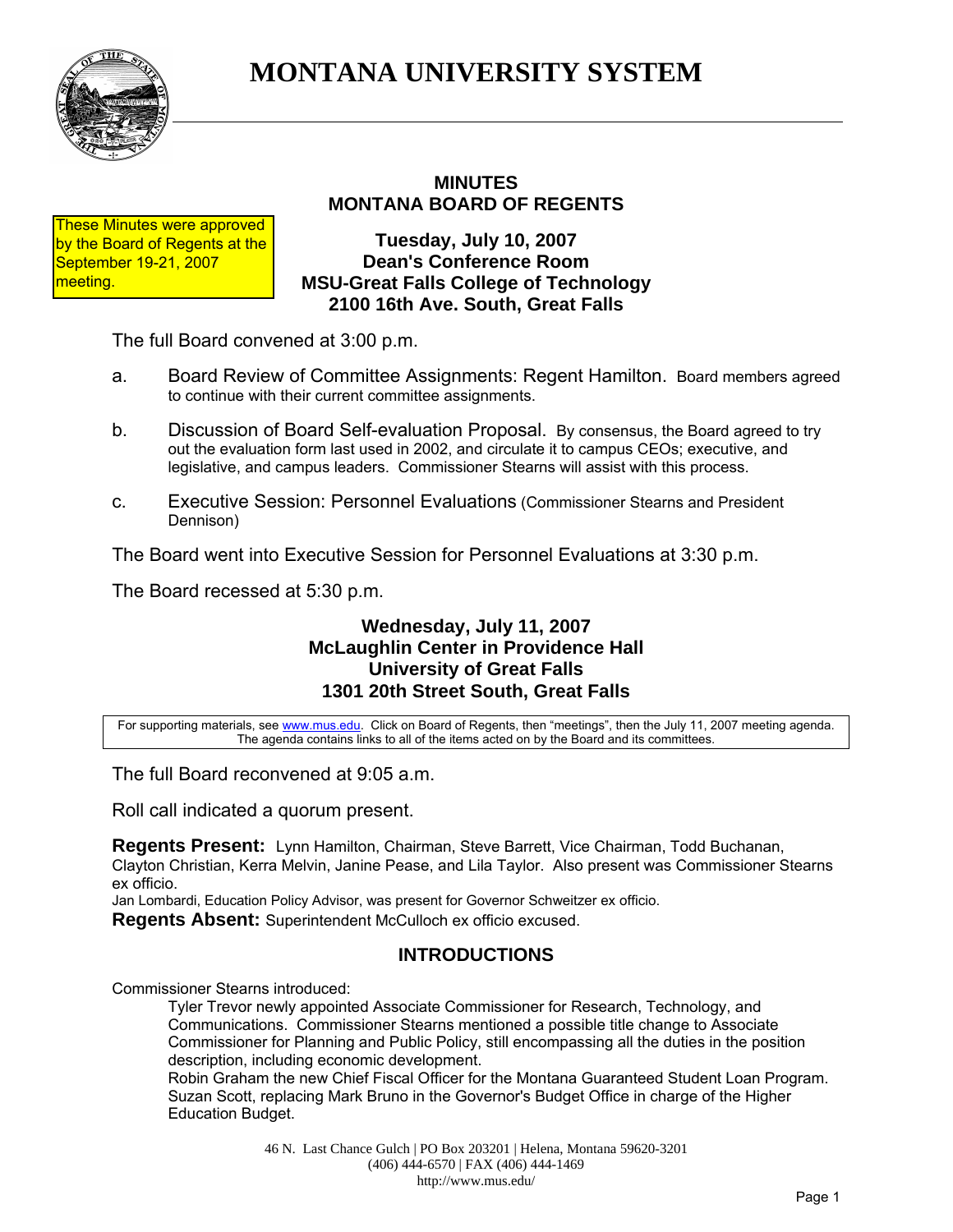Mary Moe introduced:

David Marianni, the new president of ASMSU-GF.

President McAllister of University of Great Falls, co-hosting this Board meeting with MSU-Great Falls College of Technology. President McAllister gave a brief history of the University of Great Falls, and described the principal points of its Strategic Plan.

## **Motion by Regent Barrett to approve the minutes of the May 31, 2007 regular meeting. Approved 7-0.**

# **ACTION**

#### a. Certification of **Election for Ravalli Community College** District ITEM 136-102- R0707

Dr. Arlene Parisot, Coordinator of Community Colleges for the Montana University System, explained that this step is prescribed by law and does not indicate a Board recommendation at this point in regard to the appropriateness of forming a community college district.

Motion by Regent Pease to certify the final vote approved 7-0.

b. Authorization of **Easement to Northern Lights** Development Company, Fort Missoula Property ITEM 136-1001-R0707

President Dennison described steps to assure historic or archaeological site review.

Motion by Regent Barrett approved 7-0.

## **INFORMATION**

#### a. Report on the Montana Family **Education Savings Program** Ted Benedict of Pacific Life made the following points:

- Pacific Life offers 5 asset allocation funds.
- Investments can be made directly or through an advisor. Fees for investments purchased directly are very competitive.
- Montana is their sole focus in 529 plans since they no longer offer funds in Arizona.
- Transfers from Arizona have doubled the number of accounts in Montana.
- Program offers risk management.

Regents Buchanan and Melvin serve on the MFESP (Montana Family Education Savings Plan) Oversight Committee and made comments. Discussion included:

- College Savings Bank manages the Program and offers a no-fee FDIC insured certificate of deposit, while Pacific Life handles mutual fund offerings.
- Adviser based investments cost 5.5% which is standard in the industry.
- The Advisory Committee is exploring other options to see if it makes sense to add investment options other than just Pacific Life.
- Options might include partnering with other states, offering different types of investments, or even expanding the Montana tax benefit for investing in a 529 plan. The Oversight Committee hopes to define those options within a year.
- The Advisory Committee will likely be presenting a new College Savings Bank product at the September 2007 Board meeting.
- The Committee will work on a communications plan to aggressively market the program and improve consumer sophistication.
- The Montana Plan contains nearly \$200 million in accounts.
- Commissioner Stearns noted that the interim legislative PEPB (Post Secondary Education Policy and Budget Subcommittee) committee has included this topic on their list of issues for consideration.

#### b. Discussion of **Student Loan Issues**

Discussion of the recent nationwide problems in the student loan industry aired questions from the Board as to the situation in Montana. Several regents acknowledged the good work by MHESAC (Montana Higher Education Student Assistance Corp.) and SAF (Student Assistance Foundation), as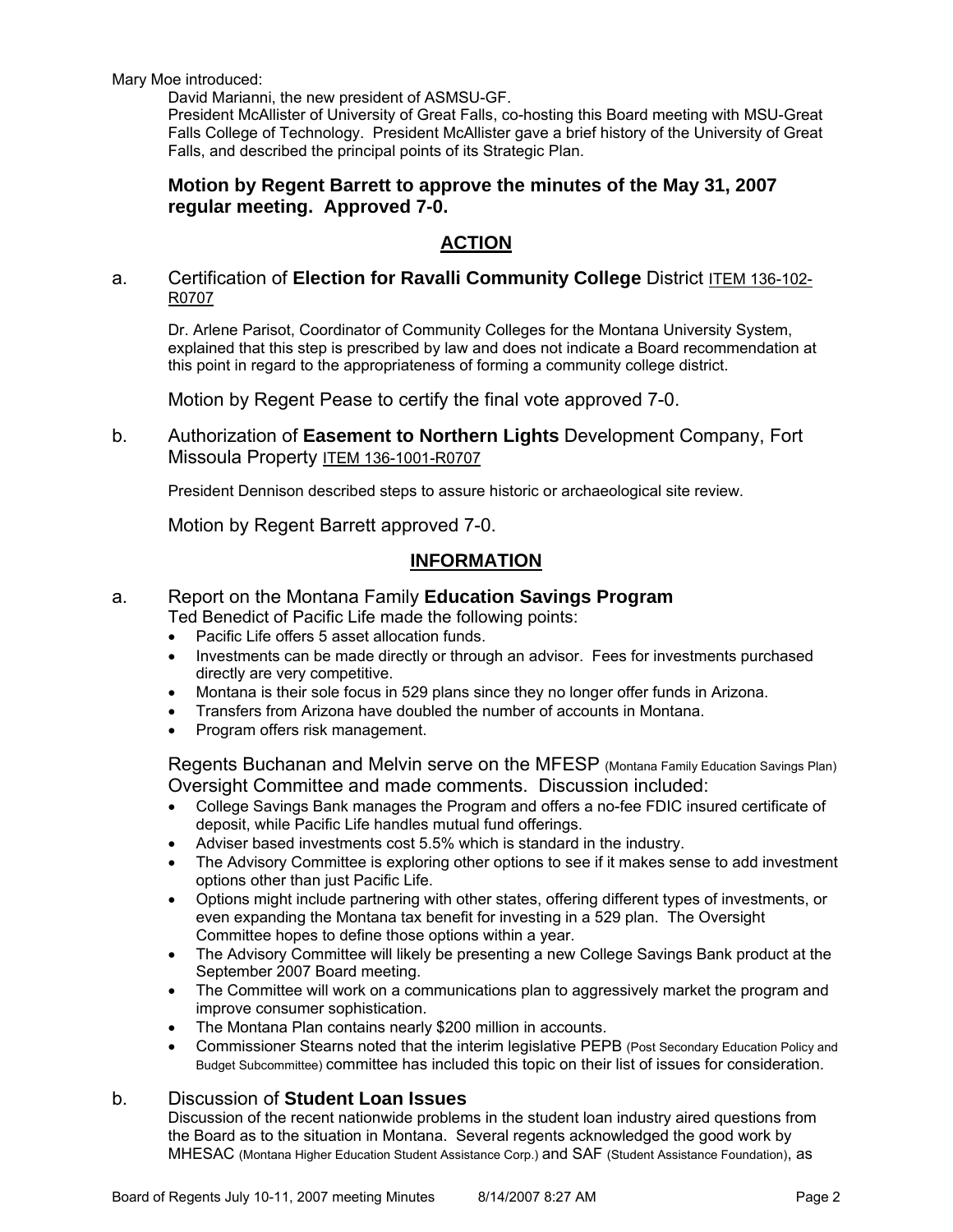well as the lowered default rate in Montana, and the money returned to students through the programs. Board members discussed taking the initiative to clarify their optimal role in these loan programs. The Commissioner's staff will start work with a sub-committee of the Regents to develop this further.

## c. MUS Biennial **Planning Cycle** - early draft.

The commissioner reviewed the following six stage planning cycle for the next biennium:

Phase I (May – August 2007)

- August 7 and September 5 meetings with CEOs to work on planning.
- Planning for 6 mill levy.
- Planning for the 2009 legislature, and the 2011 biennium with planning and guidelines to campuses.
- Strategic Plan Review.

Phase II (September – December 2007)

• Community Conversations Tour with 8 to 10 venues. CEOs will advise best dates for their areas.

• Commissioner Stearns asked Regents to attend one or two sessions if at all possible.

- Phase III (January April 2008)
	- Initial meetings with OBPP (Office of Budget and Program Planning).
	- Board decisions on MUS priorities.

Phase IV (May – August 2008)

• LRBP (Long Range Building Projects) planning.

Phase V (September – December 2008)

• Annual fall Community Conversations Tour - 6 mill levy and MUS priorities.

Phase VI (January – April 2009)

• Promote agreed-upon objectives to the Legislature in 2009.

#### d. **LRBP Priority Projects** – Agricultural Experiment Station

The 60th Legislative Session appropriated an additional \$5 million for deferred maintenance and new construction to the Montana Agricultural Experiment Station, with matching authority of \$1.25 million. The Agenda includes the list of priority items developed for the use of these funds. Jeff Jacobsen, Dean of the College of Agriculture and Director of the Montana Agricultural Experiment Station stated that the matching requirement for the \$1.25 million was removed in the Special Session, but it is his intent to obtain this match to the best of his ability.

e. **Campus Reports**. Chair Hamilton referred the Board to the written reports.

# **CONSENT**

## **Staff Items:**

- a. Office of Commissioner ITEM 136-100-R0707
- b. UM-Missoula ITEM 136-1000-R0707
- c. Montana Tech of UM ITEM 136-1500-R0707
- d. UM-Western ITEM 136-1600-R0707
- e. MSU-Billings ITEM 136-2700-R0707
- f. Professor Emeritus of Journalism: Sharon Barrett; UM-Missoula ITEM 136-1005-R0707
- g. Professor Emeritus of Arts and Humanities: Harry Fritz, Professor of History, College of Arts and Sciences; UM-Missoula ITEM 136-1006-R0707
- h. Professor Emeritus of Art and Humanities: Anthony Mattina; UM-Missoula ITEM 136-1007-R0707
- i. Professor Emeritus of Chemistry: Edward E. Waali; UM-Missoula ITEM 136-1008-R0707
- j. Professor Emeritus of English: Kathleen M. Gadbow; UM-Missoula ITEM 136-1009-R0707
- k. Professor Emeritus of English: Michael William McClintock; UM-Missoula ITEM 136-1010-R0707
- l. Professor Emeritus of Arts and Humanities: Ludmilla Prednewa; UM-Missoula ITEM 136-1011- R0707
- m. Professor Emeritus of Mining Engineering: John Brower; Montana Tech of UM ITEM 136-1501-R0707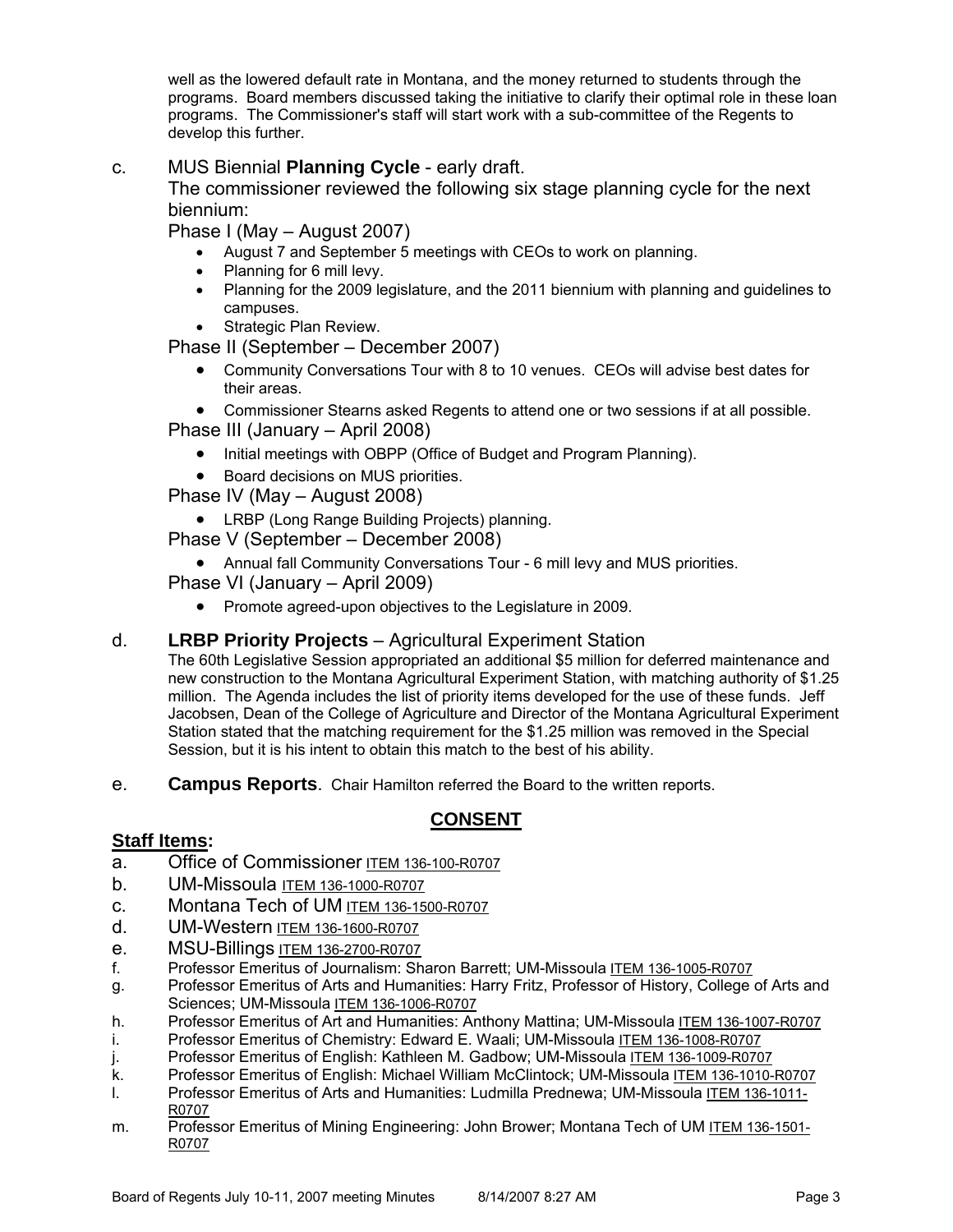- n. Professor Emeritus of Liberal Studies: Robert L. Holdsworth; Montana Tech of UM ITEM 136-1502- R0707
- o. Professor Emeritus of Music: Lowell Hickman; MSU Bozeman ITEM 136-2001-R0707

#### **Administrative/Budget Items:**

- a. Student **Equipment Fee Allocation**; MSU-Bozeman ITEM 136-2002-R0707
- b. Student **Computer Fee Allocation**; MSU-Bozeman ITEM 136-2003-R0707
- c. **Greenhouse Removal** and Construction; Montana Tech of UM ITEM 136-1504-R0707

## **Labor Agreements/Other**

- a. Montana **Rural Physicians** Incentive Program ITEM 136-103-R0707
- b. **Operating Engineers**: Four-year Campuses ITEM 136-104-R0707
- c. University **Faculty Association**; UM-Missoula ITEM 136-105-R0707
- d. **Operating Engineers**: 5 Colleges of Technology ITEM 136-106-R0707
- e. **MSU Nurses** ITEM 136-107-R0707
- f. Appointment of **Motorcycle Safety Advisory Committee** ITEM 136-108-R0707
- g. Appointments to **Local Executive Boards** ITEM 136-109-R0707

Motion by Regent Taylor for approval of entire Consent Agenda approved 7-0.

With no further business to come before the Board, the business portion of the meeting adjourned for lunch and a tour of the construction at the Great Falls College of Technology at 11:25 a.m.

The Board convened at 1:00 p.m. for the Planning Session.

| <b>Posted on</b>               | Approved by the Board of Regents on |  |
|--------------------------------|-------------------------------------|--|
| <u>July 16, 2007</u><br>(Date) | (Date)                              |  |
|                                |                                     |  |

Board Secretary **Board Chair** 

 $\overline{a}$ 

Sherry Rosette **Lynn Morrison-Hamilton** 

The next Board meeting will take place on September 19-21, 2007 at MSU-Billings.